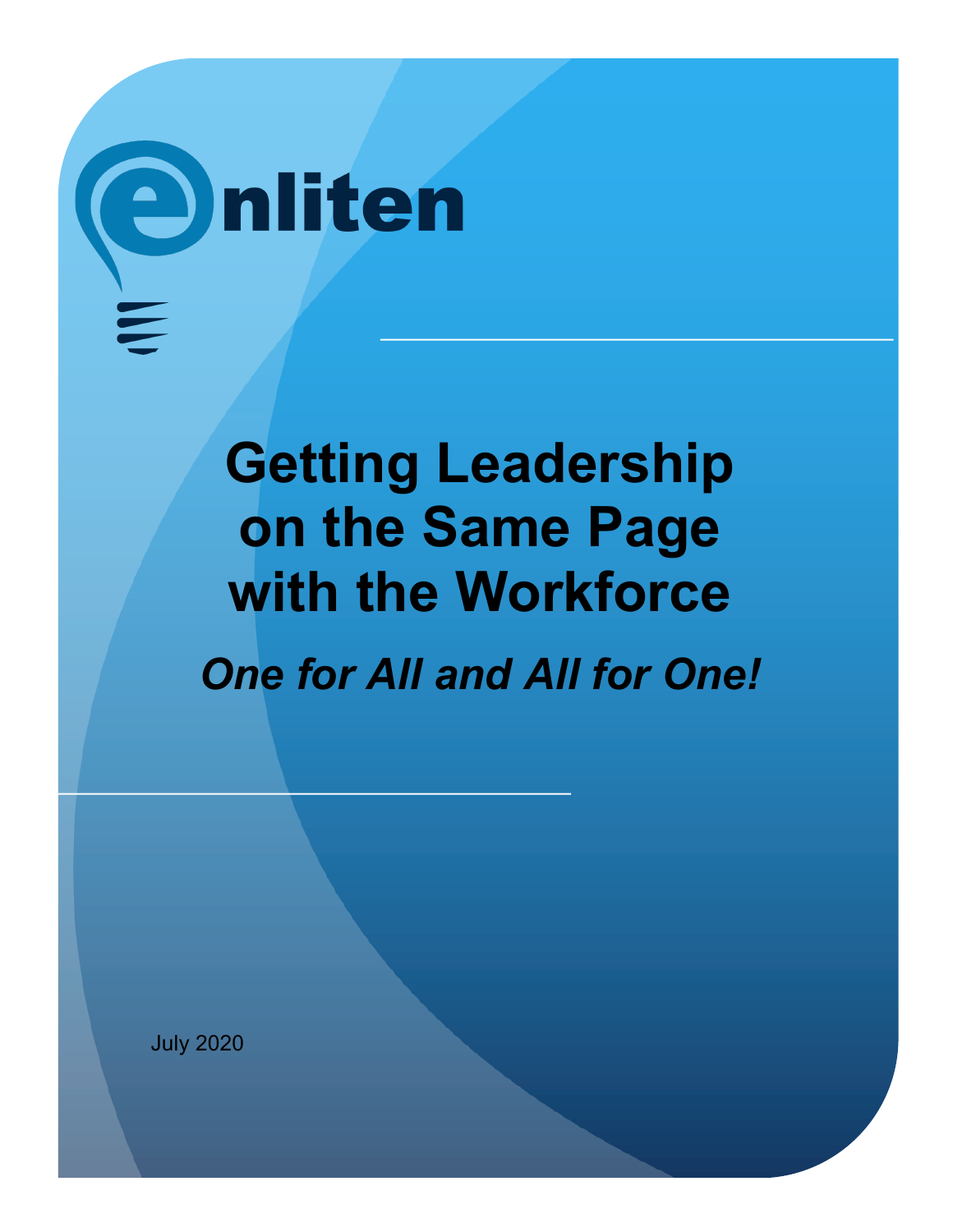## Getting Leadership on the Same Page with the Workforce

## *One for All and All for One!*

 $\frac{1}{\sqrt{2}}$ 

*One for all and all for one!* This is a phrase typically attributed to the main characters of the novel The Three Musketeers, written nearly 200 years ago,<sup>1</sup> and is recognized as the motto of Switzerland, which created a sense of national unity of the country's population following widespread flooding in the Swiss Alps in 1868.<sup>2</sup>

Ironically, the term 'silo' is from around that same period. According to Merriam-Webster, the first known use of *silo* was in 1856, derived from a Spanish word to describe a tall structure to store food. However, it wasn't until 1988 that the term was applied to the business community, when Phil Ensor, Goodyear Tire and Rubber Company, wrote that the word 'silos' describes where, "…people across the organization do not share common goals…communication is heavily topdown, on the vertical axis. Little is shared on the horizontal axis."<sup>3</sup> This describes the conundrum many companies face today as employees and department's work independently.

#### **Why is it Critical for Everyone to be on the Same Page?**

Fortunately, many companies recognize the need to 'share common goals' and work together, across and throughout the organization (vertically and horizontally), to maximize business results. They realize that employees are on the front line with customers, whether they are at the counter, on the sales floor or handling calls to helpdesks or service centers. This personal contact with customers makes it critical for leadership to properly communicate their organization's message to employees to ensure that they reliably represent the brand and thoroughly train employees to ensure they provide the utmost of customer service.

To the extent that everyone can contribute to the success of a company, leading organizations are also communicating, and working, with employees of strategic partners, such as suppliers, marketing and public relations firms, distributors, and managed service and staff resource vendors to ensure that the corporate message is clearly conveyed and the brand properly represented. More important, although from a different perspective, it requires engagement with, and input from, customers.

Our fast-paced digital environment requires that diverse individuals bring their experiences, perspectives and ideas together. The vast quantity of information available makes it virtually impossible for individuals or departments to thoroughly consider and implement viable solutions on their own. *"Management is a team sport,"* according to Dr. John Wagner, professor of management at Michigan State University's Executive MBA. *"As a manager, you cannot succeed on your job as an individual. Managing requires that you work with others and do so in a way that leads to shared success."*

\_\_\_\_\_\_\_\_\_\_\_\_\_\_\_\_\_\_\_\_\_\_\_\_\_\_\_\_\_\_\_\_\_\_\_\_\_\_\_\_\_\_\_\_\_\_\_\_\_\_\_\_\_\_\_\_\_\_\_\_\_\_\_\_\_\_\_\_\_\_\_\_\_\_\_\_

<sup>&</sup>lt;sup>1</sup> The Three Musketeers, Alexandre Dumas, 1844.

<sup>2</sup> Wikapedia.com (Best explanation – Google it).

<sup>&</sup>lt;sup>3</sup> The Vocabularist: How did 'silo' get to mean something else? Magazine Monitor (www.bbc.com, 2015).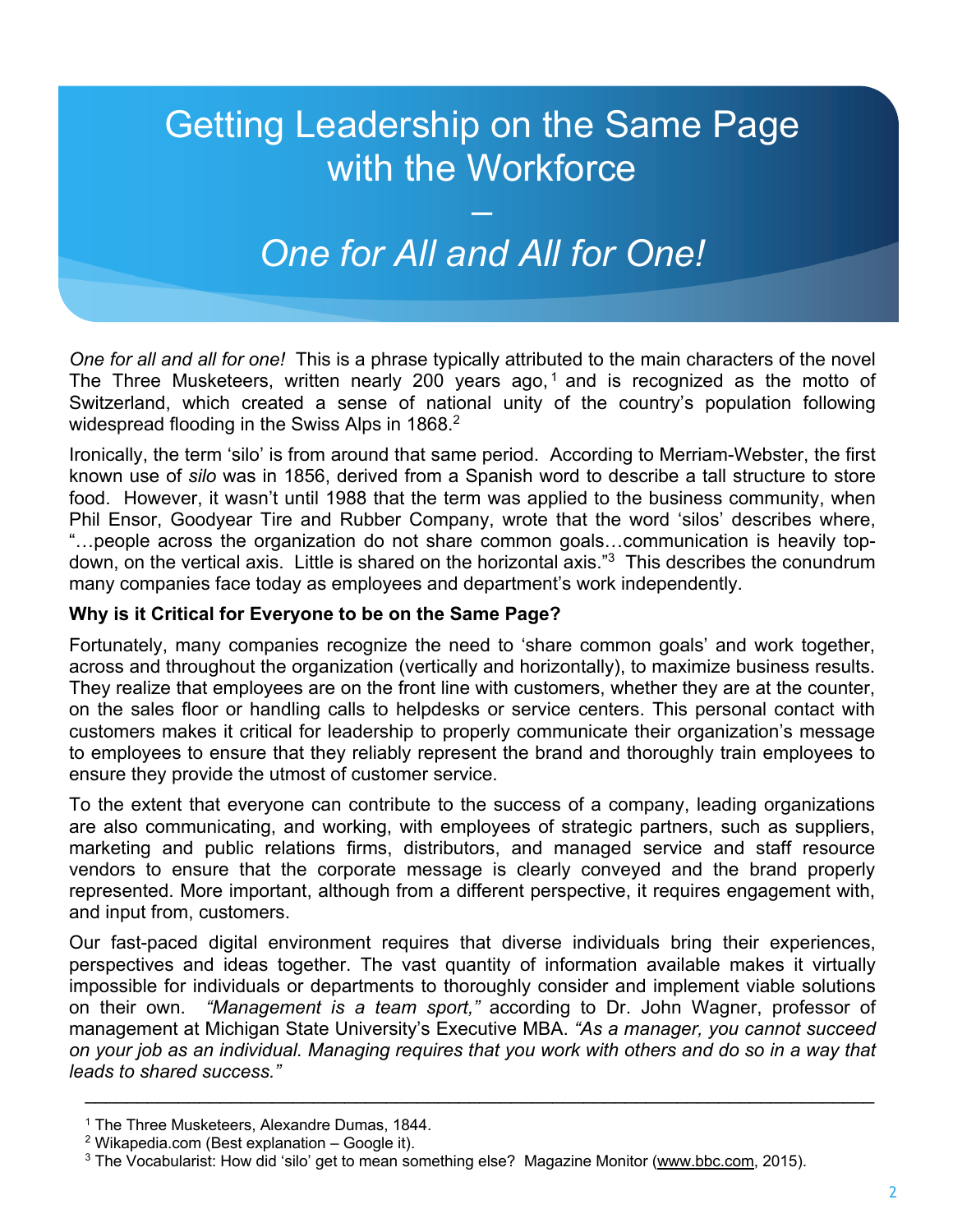Ultimately, it means that everyone must communicate, engage, collaborate, cooperate and listen. This embraces the essence of the phrase *one for all and all for one*. Could there be a better phrase to describe it? Probably not. To achieve this state of *'kumbaya (closeness and compassion)'* is it necessary to break down the corporate silos? Maybe, but not always. As stated in the paper, *Getting Leadership on the Same Page4*, some silos are welcomed strategic requirements, such as departments and business units, which are designed to focus on specific areas and may require unique skills and knowledge.

Silos can be leveraged to perform specialized functions, but when blended with work efforts of other departments and business units, in a collaborative, cooperative way, can provide exceptional results. Hence, on an organizational, and personnel basis, there can be a preference to bend existing silos, rather than break them down.

According to a study sponsored by Aruba Networks, *"The Right Technologies Unlock the Potential of the Digital Workplace"*, 70% of "Digital Revolutionary" companies reported improvement in collaboration and 73% said digital workplace technology had a positive impact on their productivity.

**70%** of "Digital Revolutionary" companies report improvement in collaboration.

**73%** said digital workplace technology had a positive impact on their productivity. Aruba Networks

#### **Although Video is Powerful, It's Not Just About Visual Communications**

In the first two editions of the series, *Getting Leadership on the Same Page*, we focused on the *Value and Role of Video for Communications and Employee Training* and *Selecting the Right Video Technology*. The assumption for this edition is that you recognize the value of video, and the role of video technology, for companies to provide enterprise-wide communications to get everyone in, or who are closely aligned with, the organization on the same page and the need to use every media channel available to reach all team members.

#### **Make it Happen**

In today's digital world, where technology enables and facilitates communications throughout, and outside of, organizations, it is critical that companies maintain a variety of media channels that reach everyone, in a consistent, timely, and unified way – *whenever, wherever*, and on the best device *however* to be informed. This will likely require centralized procurement by, and management of, the technology and systems to ensure enterprise-wide communications and training. Although, individual departments may be approved to purchase and operate equipment that comfortably integrates with institutional systems. Through communications, cooperation, guidance, and once again, by blending work efforts and bending silos, companies have a chance to reach their business objectives – Improve results!

Whether for training or communicating, or both, when everyone is on the same page—thinking the same things, accepting roles, and clearly understanding direction—there is a much greater chance for success. According to the Harvard Business Review, *"Profit and growth are stimulated primarily by customer loyalty. Loyalty is a direct result of customer satisfaction. Satisfaction is largely influenced by the value of services provided to customers. Value is created by satisfied, loyal, and productive employees. Employee satisfaction, in turn, results primarily from high-quality support services and policies that enable employees to deliver results to customers."*<sup>5</sup>

 $\mathcal{L}_\text{max} = \frac{1}{2} \sum_{i=1}^{n} \frac{1}{2} \sum_{i=1}^{n} \frac{1}{2} \sum_{i=1}^{n} \frac{1}{2} \sum_{i=1}^{n} \frac{1}{2} \sum_{i=1}^{n} \frac{1}{2} \sum_{i=1}^{n} \frac{1}{2} \sum_{i=1}^{n} \frac{1}{2} \sum_{i=1}^{n} \frac{1}{2} \sum_{i=1}^{n} \frac{1}{2} \sum_{i=1}^{n} \frac{1}{2} \sum_{i=1}^{n} \frac{1}{2} \sum_{i=1}^{n} \frac{1$ 

<sup>4</sup> Getting Leadership on the Same Page About the Value and Role of Video For Communications and Employee Training, Randy Palubiak, March 2019.

<sup>5</sup> Officevibe, Employee Engagement Solution Guide.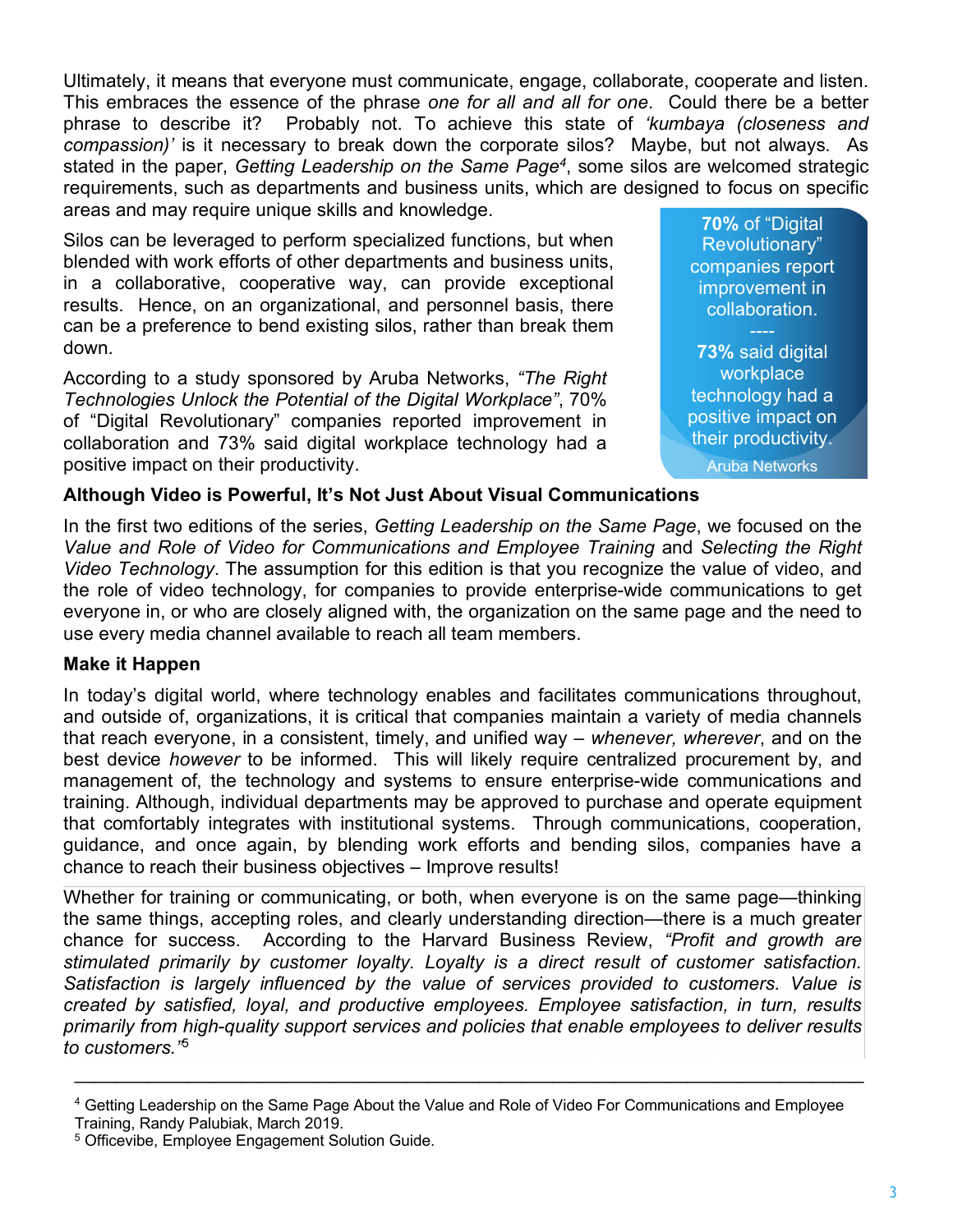A 2018 survey of the *Chief Learning Officer* (CLO) Business Intelligence Board finds a vast majority (86 percent) of CLOs are not taking the good times for granted and expect the learning function to be more aligned with company business objectives. The CLO Business Intelligence Board is a group of 1,500 professionals in the learning and development industry.

Many successful companies can attribute improved business results to a culture that fosters employee engagement. In the State of American Workplace 2017 Report, Gallup finds that highly engaged business units realize a 41% reduction in absenteeism and a 17% increase in productivity. According to Dale Carnegie Training, companies with engaged employees, outperform those without by up to 202%. These statistics make a strong case for companies to communicate, engage and collaborate with employees as well as listen to them and other key stakeholders.

#### **What are the Benefits? The Expectations?**

Key benefits for companies to have everyone on the same page about business objectives are:

- Improved business culture and work environment;
- Reduced employee turnover;
- Improved customer experience;
- Higher customer satisfaction;
- Improved business results.

These are logical expectations and what every company should aspire to. According to Eagle Hill Consulting, 77% of employees agree that a strong culture allows them to do their best work. Glassdoor, an employment placement and recruiting company, finds that 90% of job seekers say that it's important to work for a company that embraces transparency. According to Udemy, a teaching and learning company, 42% of employees say learning and development are the most important benefits when deciding where to work. However, Achievers, an employee recognition and reward firm, finds that 38% of employees have either never heard senior leadership talk about culture or they talk about it, but there's no action to back it up.

As millennials continue to enter the workforce, statistics indicate that, more than previous generations, they are likely to change jobs frequently. O.C. Tanner, an employee recognition firm, finds that almost 25% of millennials have worked for five different employers and 60% have worked at two to four different organizations. Turnover is expensive, costing companies about one-third of an employee's salary to find and train replacements. It is critical that companies manage turnover, keeping it to the lowest level possible.

 $77\%$  of employees find that a Strong Culture allows them to do their best work. 90% of job seekers believe it important to work for a company that embraces Transparency.  $42\%$  of employees say Learning and Development are the most important benefits.

38% of employees have poor experience with senior leadership Conversation or Action.

of Chief Learning Officers expect the Learning Function to be MORE aligned with Company Business Objectives.

**86%**

CLO Business Intelligence Board

Highly Engaged Business Units realize a

41% Reduction in Absenteeism and a

17% Increase in Productivity.

**Gallup**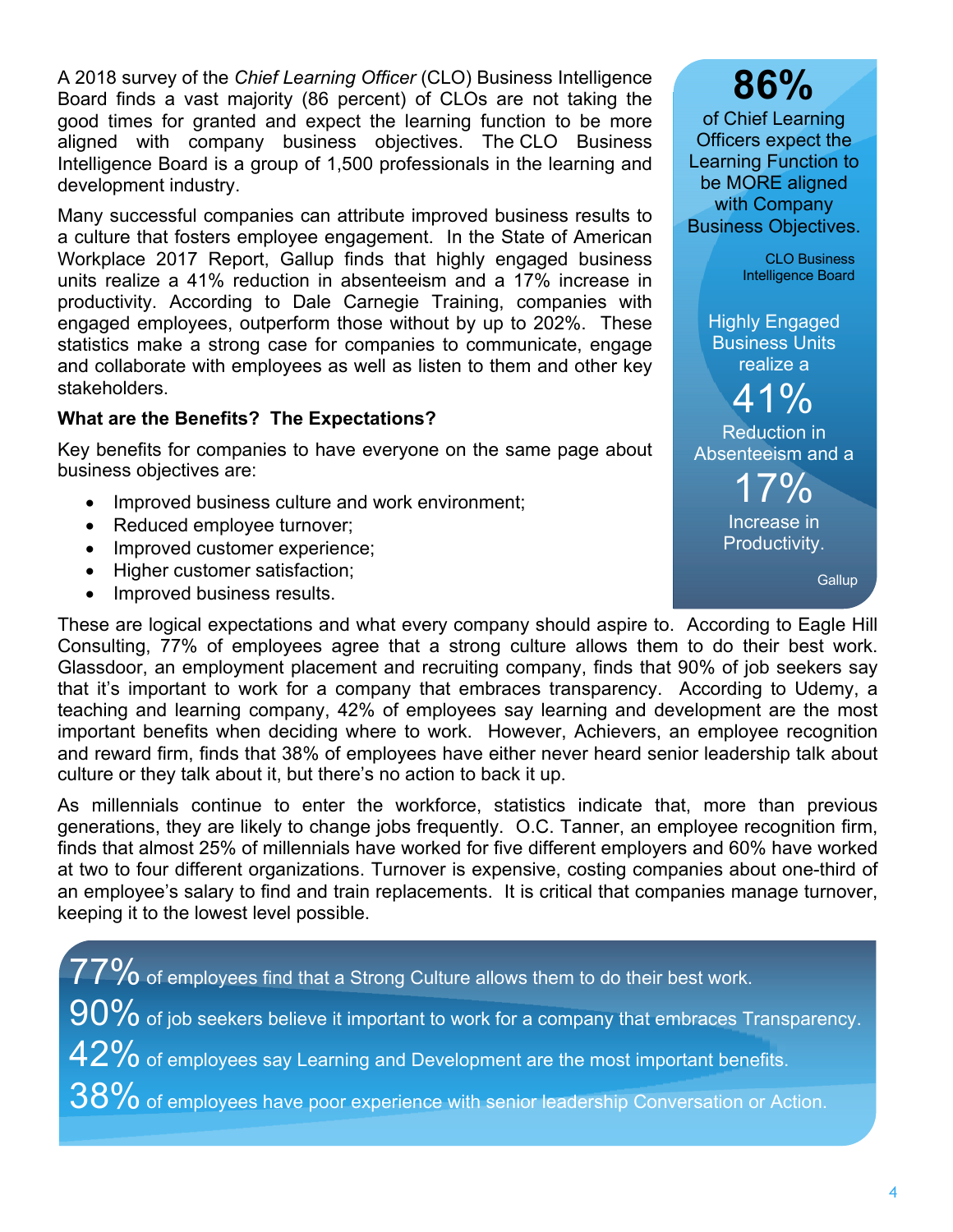#### **Best Practices for Effective Communications and Employee Engagement**

Leading organizations are realizing gains by embracing the practice of getting all employees on the same page from executives and managers to customer facing associates. A few of the key best practices for leadership are:

- 1. Provide direct, honest communications;
- 2. Consistent and thorough sharing of goals;
- 3. Establish alignment throughout the organization, both horizontally and vertically;
- 4. Establish accountability at all levels;
- 5. Encourage and accept feedback from employees and be responsive, engaging.

So, what can companies do to improve and/or increase business results by providing a work environment that fosters communications, collaboration and engagement with employees and other strategic stakeholders?

- 1. Clearly articulate and share the company's vision, business strategies and objectives with all employees and strategic partners.
- 2. Provide guidance and training to ensure that employees:
	- a. Thoroughly know and understand products or services;
	- b. Properly represent the company's brand;
	- c. Provide excellent customer service/experience;
- 3. Institute and nurture an employee engagement program, to ensure an ongoing and transparent exchange of information, including employee feedback, executive/management responses, and implementation of valued suggestions.

According to Brad Tracy, Global Retail Segment Manager, HP, *"Successful retailers will empower associates with seamless access to real-time and relevant information."* The information should be consistent and provided in a timely manner. With today's technology, the communications and training should be live, when and where possible, and on demand for those who require ondemand viewing, at the employee's convenience.

#### **In Summary**

In today's digital world, leading companies are embracing the practice of communicating, and engaging, with employees at all levels throughout the organization. As Dumas premised his story of the *Three Muskateers*, we too are living at a time where *one for all and all for one* has significant meaning. It is a time for everyone to be on the same page and work together; from executives and managers to employees and across departments. Technology enables enterprise-wide communications and training and statistics show that when employees are engaged and aligned with business objectives positive results are attained.